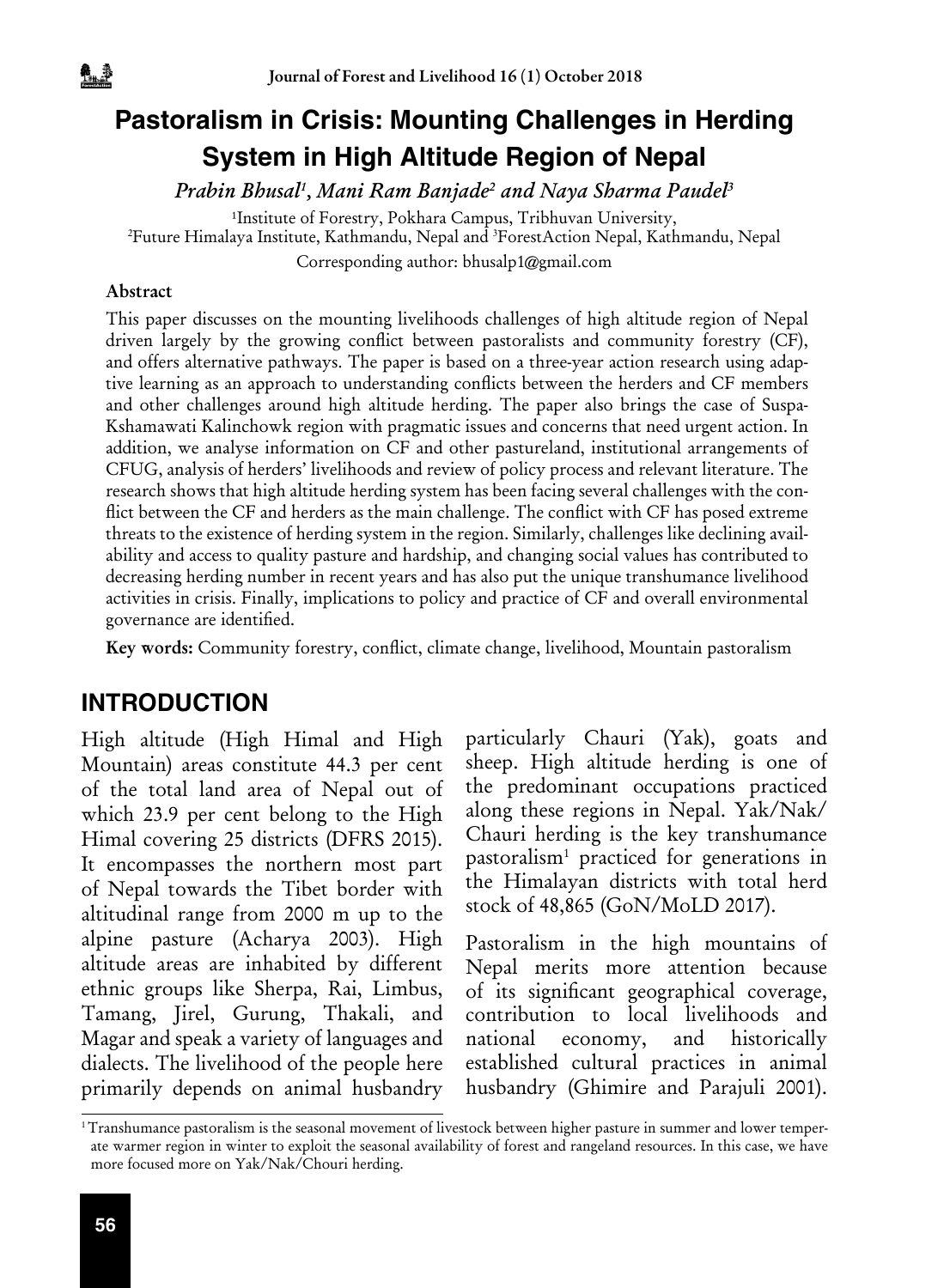The unique set of natural resources, inaccessible and tough geography and the natural resource base livelihood of people has been the key feature of these areas (Acharya and Baral 2017). The array of pasture in high altitude areas possesses about 80 per cent of Nepal's rangelands (Banjade and Paudel 2008; GoN 2014). The various forms of transhumance pastoralism have been the key livelihood strategy of the people in high mountains (Pandey and Chhetri 2005). Moreover, it has contributed to utilising the physically marginalised environmental resources for economically productive purpose (McVeigh 2004). The combination of crop production, animal husbandry and trade has been the foundation of economy in the Himalayan landscape (Bauer 1989; Bauer 2004).

During the last couple of decades, however, this important natural resource is depleting thereby undermining the productive capacity of the pasture land (Barsila 2008). There are ranges of biophysical and social factors including the introduction of community forestry (CF) which have contributed to the decline in high altitude herding (Joshi *et al.* 1994). Some of the important factors include i) gradual shrinking of productive grazing lands due to constraints posed by the CF on traditional routes, ii) dwindling interest of the new generation (Shrestha *et al.* 2006), iii) rapidly changing lifestyle (Brower 1990; Pandey and Chhetri 2005), iv) climate uncertainty including less rainfall/ snowfall, and v) changing vegetation growth (Barsila 2008; Parajuli *et al.* 2013). Similarly there is increasing deforestation and forest degradation mainly for firewood, construction of *Goth* (shed) and also for the trade that has brought the change

in the highly sensitive ecotype of the region (Baral *et al.* 2012). Unfortunately, there have been little substantive studies around high altitude herding and late realisation of the concerned authorities on the value and importance of high altitude resource management. Consequently, high altitude landscape is almost invisible in the national policy debate, policy provisions and programmatic priorities. The blanket policy approach has almost ignored the socio-cultural, economic and ecological aspects of uniquely positioned intricate relations between the high hill forest ecosystems and the livelihoods of the people dependent on them (Banjade and Paudel 2008). On the other hand, the government imposition on livelihood of transhumance pastoralism in the name of protected area system has posed challenges over the sustainability of this unique ecological system. In this context, the paper aims to analyse range of issues that are playing significant role in the depletion of high altitude herding with particular focus on conflicts between the CF and herders.

The research has adopted a qualitative and interpretative method using interviews with the herders, focus group discussion with the key stakeholders, observation and transect walk of forestlands and herding sites. It is supplemented by review of relevant literature, analysis of community forest operational plans, assessment of biophysical status and environmental changes and researchers' experience on the issue. The central theme of the paper builds on the specific site level case of Suspa- Kshamawati community forest user group (CFUG) where we have employed adaptive learning and participatory action research.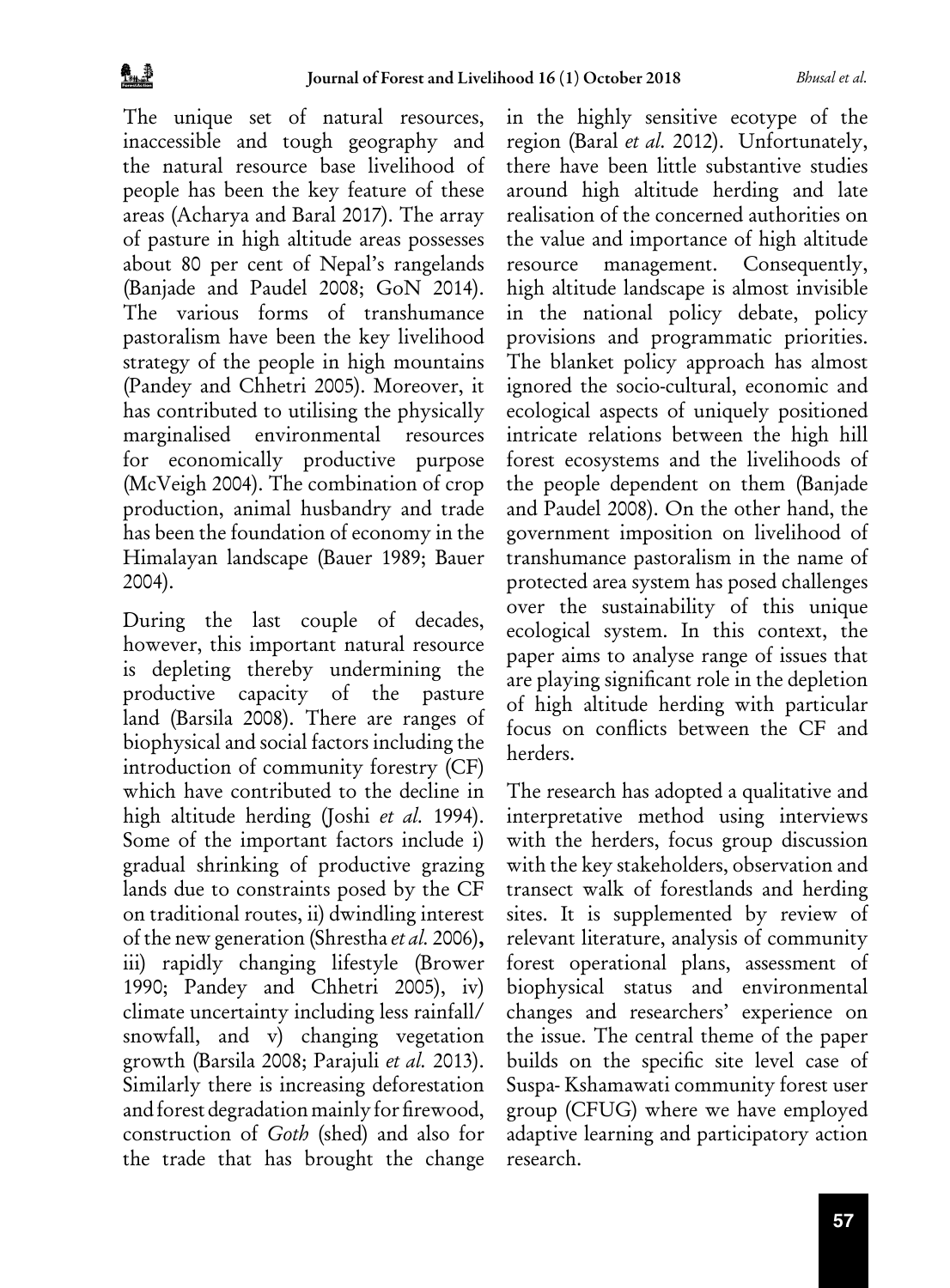This paper is structured into five sections. Following the introduction, the second section discusses on the issues of high altitude pastoralism in Nepal. The Suspa-Kshamawati case, with its details on CFUG and herding landscapes, the natural resource and livelihood relations; story of a herder and the key issues around herding are discussed in the third section. It is followed by the discussion section and finally, the paper concludes with a few suggested areas, that require policy thinking or further research.

## **HIGH ALTITUDE PASTORALISM IN NEPAL: KEY CHALLENGES**

While there are several natural and social factors shaping the high altitude landscape, we analyse three key challenges, namely declining quality and quantity of rangeland, changing social values, and weak or unclear tenure rights and resulting conflicts between the community forest and herders. These factors are discussed below.

#### **Declining Availability and Access to Pasture Land**

Pastureland ecosystems in Nepal are comprised of grasslands, pastures and shrub lands that cover about 12 per cent of country's land area. About 79 per cent of the pasturelands are located in the High Mountains and High Himal areas and 17 per cent in Middle Mountains (GoN/MoFSC 2014). Pastureland is an important source of forage, but due to poor management, only 37 per cent of the forage is accessible to livestock in Nepal (Ning *et al.* 2013). In addition, the quality of these pastureland has been decreasing rapidly due to various factors including lack of effort in pasture management, and over exploitation of accessible pasturelands. Neither the government nor other actors have laid efforts in increasing the productivity or regulating activities that have adverse effect on the quality of pastureland. Likewise, increasing extraction of timber and fuel wood and lopping and branch cutting for fodder has worsened the forest condition. Moreover, the forest has been poorly managed or undermanaged (Acharya and Baral 2017). Similarly, increasing infrastructure development, mainly the roads and tourism, has triggered deforestation and forest degradation.

On the other hand, poorly managed and unregulated grazing system, weak management interventions on pastureland development, increasing population pressure, landslides, have contributed to the depletion of the rangeland (GoN 2012). Likewise, timber-centric forest management has overlooked the management of grasses and fodder in high altitude areas. Similarly, the changing rainfall/snowfall pattern has directly affected the productivity of the pastureland.

## **Hardship and Changing Social Values**

Herding in the high altitude region is increasingly turning into a less attractive occupation, from both social and economic points of view. This is mainly due to the fact that herders have to endure the hardship of high altitude life throughout the year. The newly emerging market trends, increased awareness of high altitude people about education and increasing employment options outside the area have resulted in decline in the interest towards following traditional occupation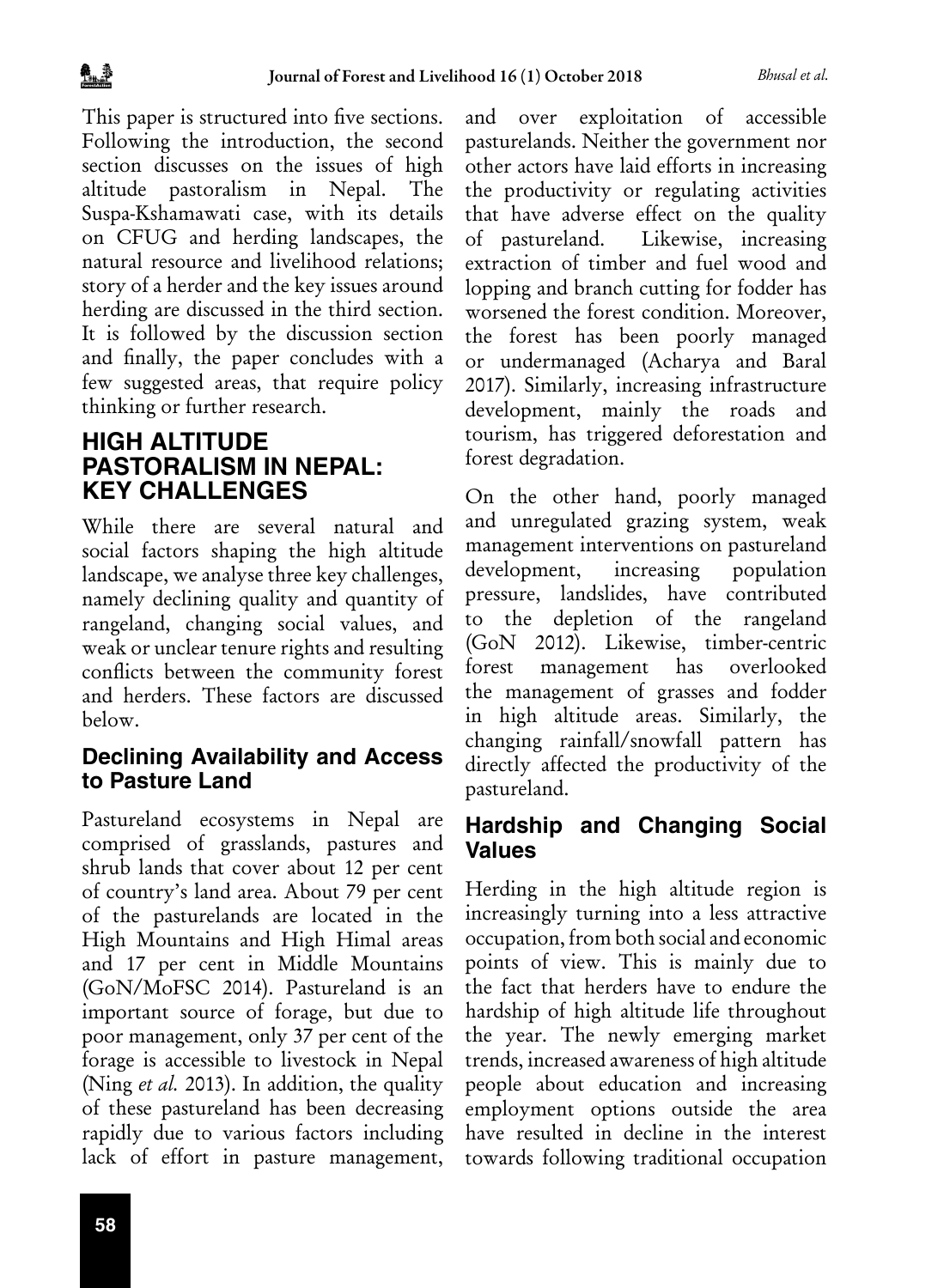(Banjade and Paudel 2008). The present day notion has established herding as a dirty, labor intensive, wild and gauche, and is considered as illiterate people's job and therefore, has a low social reputation. The interest to continue this traditional occupation is very low among the young generation people who now work in and around city centers, are going abroad for jobs or want to continue their higher education in nearby cities. On the other hand, unpredictable climate has made the life of herders difficult; they have to face heavy rainfall and snowfall with strong wind, which usually destroy their huts.

## **Increasing Conflict with Modern Formal Forestry Institutions**

The conflict in access to and control over resources between herders and CF in high altitude has been getting intense in recent years. The introduction of CF program did not adequately recognise the rights of the herders (Baral 2000). In many places, traditionally, herders had exclusive customary rights over resources. However, grazing was discouraged or prohibited in most of the community forests in Nepal as it was promoted as conservation centric management model; so the transhumance herding practices received little or no legal recognition while instituting CF in the area (Banjade and Paudel 2008). Similarly, the overlapping claims over the resources between herders and CFs are the crux of the conflict.

A number of other factors contributed in escalating conflict. Firstly, felling trees to make poles for making sheds and fences for herds, fuel wood for cooking and keeping their huts warm, (it occurs particularly during winter months when herders came down to the community forests for grazing) and collection of nontimber forest products (NTFPs) have fueled the conflict as other members of the CFUG would consider that as destructive or 'unfair' use by few herders. Secondly, the inadequate attention of CFUG on forest management activities as a result of CFUG's poor internal governance has also contributed to conflict. Thirdly, the climate change - induced vegetation change has resulted in increased conflicts. For instance, the grass species preferred by Chauri have decreased and now the Chauri take more area for grazing. In such situation, herders feed fodder through lopping trees which in turn has increased greater threat among the CFs towards forest sustainability ultimately increasing more restriction in grazing.

## **CASE OF SUSPA-KSHAMAWATI COMMUNITY FOREST, DOLAKHA**

The case of Suspa-Kshamawati presented in this paper represents the third case study presented in contemporary literature focusing on this particular community forest. The first case was presented by Siktel (1995), 2nd by Baral (2000) and Baral (2015). The Suspa-Kshamawati CFUG is situated about 3 km north-west from Charikot, the district headquarter of Dolakha (Figure1). The CFUG was first registered in 1994 with the area of 150 hectares (ha) and later in 2003 it was expanded to 635 ha. According to the operational plan of Suspa-Kshamawati community forest in 2017, the vegetation cover comprises of mixed natural forest with significant number of *Pinus* species and conifers such as *Tsuga, Abies and Junipers* and broadleaved species such as *Quercus, Symplocox* ( Liso) , *Acer s*pp in the temperate regions and the higher elevation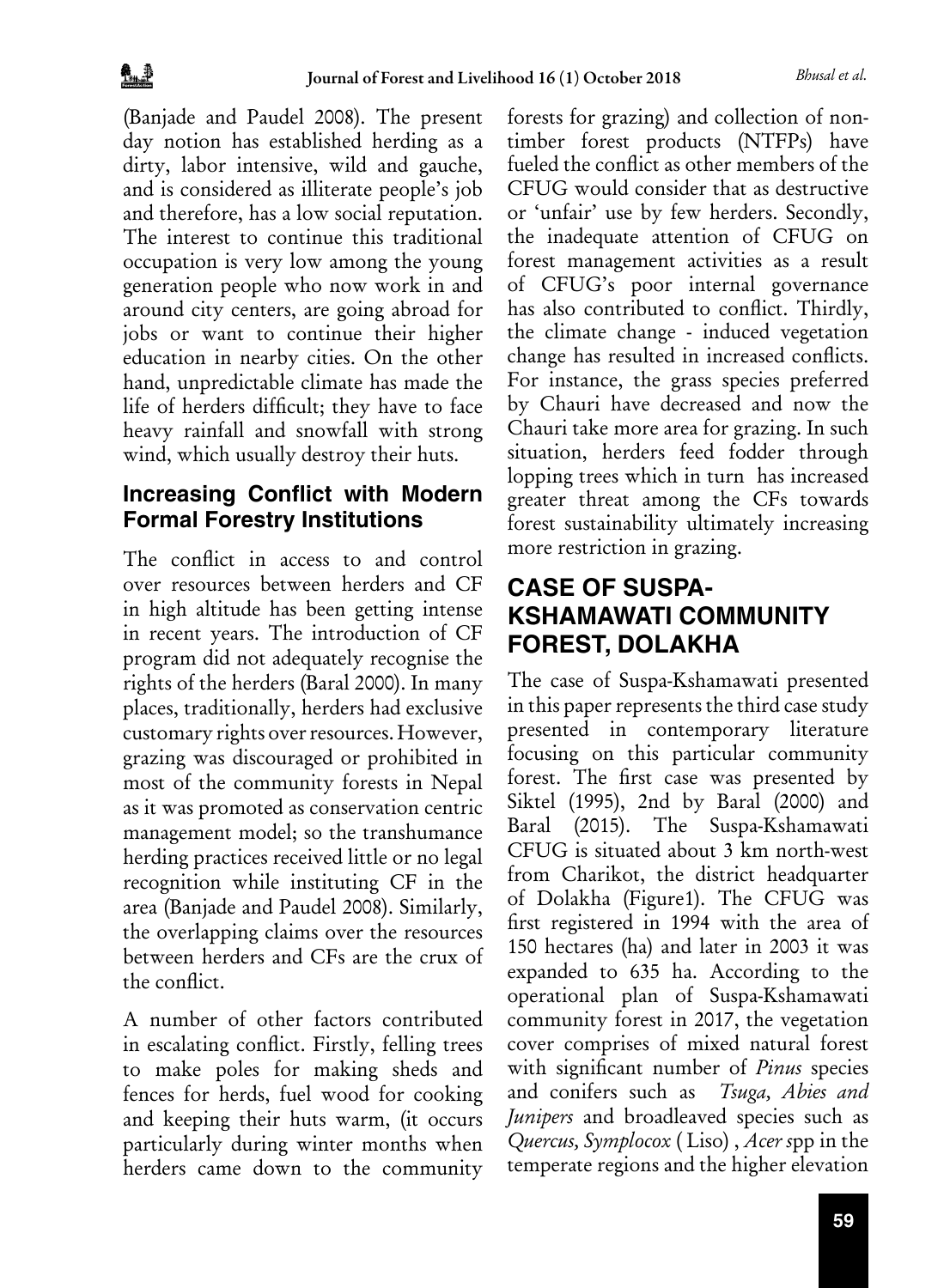(sub-alpine areas), and Chilaune (*Schima wallichii)*, Katus (*Castanopsis indica*) and *rhododendron* trees and non-timber forest products (NTFPs) like Lokta (*Daphne bholua*), Argeli (*Edgeworthia gardeneri*) in lower temperate and temperate region, and mushroom and wild vegetables. The forest encompasses three distinct altitudes or ecological regions (transition zone or lower temperate zone or winter pasture, temperate zone and subalpine zone (summer pasture) and lies in two aspects (south eastern and western with distinct vegetation).

The community is dependent on forests for construction materials, grazing, fodder, fuel wood and many agricultural implements and wooden household utensils. More than 60 per cent of the people here are Thami-the nomadic tribe, and one of the identified ethnic groups of Nepal. They are usually farmers and have day-to-day relations with the forest. Similarly, other groups include Sherpa, Shivakoti, Magar and Chhetris. Yak, goat and sheep herding is the traditional occupation of the Sherpa. Among the 302 households in the village, about 20 Sherpa households used to do Yak/Chauri herding. During summer, they used to take their Yaks towards the northern high altitude pasturelands. During winter, herders used to come down to the Suspa community forest, where they had to compete with the cattle of sedentary farmers and face restrictions from the CFUGs. In Suspa, there are four families involved in Yak herding, today whilst it used to be more than 20 families 30 years back. All households in the settlement are members of the CFUG. One member from each household takes part in the CFUG general assembly. A 15 member executive committee carries out every day management decisions which are endorsed by the general assembly.



Figure 1: Map of the Research Site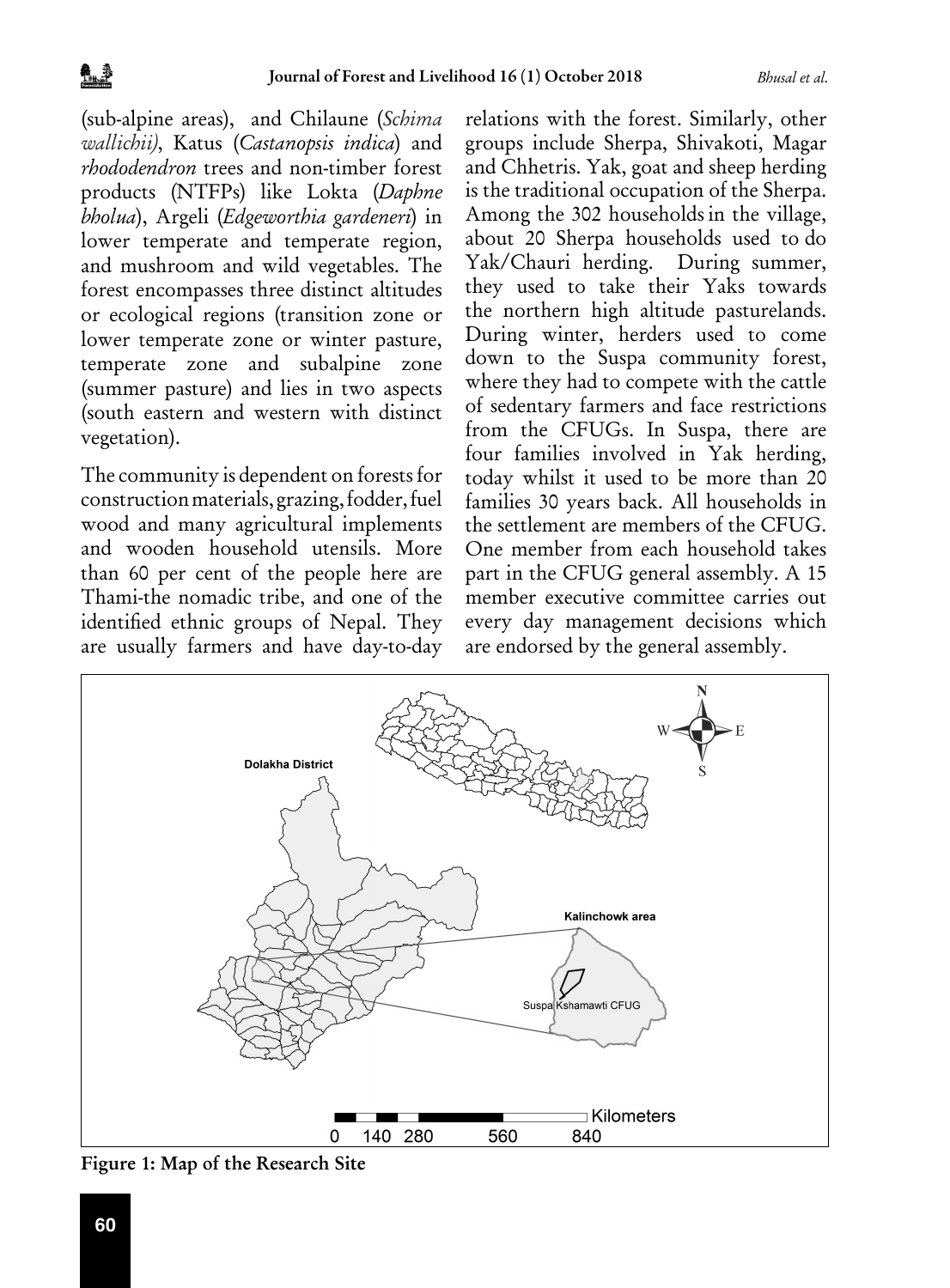Suspa-Kshamawoti Kalinchowk region is one of the Yak herding regions in Dolakha district, which ranges in altitude from 2000 m (from Odare) up to 4000 m (in Kalinchowk) (Figure 2). The lower part of Suspa- Kshamawoti region is dominated by forest, settlement and agriculture ranging from 2000m to 3000m. The forest is sub-tropical to temperate and sub-alpine with plenty of timber and NTFP species. Majority of the forests are managed by CFUGs. The Kalinchowk area, ranging from 3000-4000m, is mostly snowy area dominated by sub-alpine forest, grassland, bushy vegetation and very cold climate. There are also few households that have settled for religious and commercial purpose in the Kuri Bazzar of Kalinchowk area. The Kuri Bazzar is the market near Kalinchowk temple with around 40 houses (hotel, lodges and restaurants). It is connected with the road from Charikot and permanent electrification system. Ten years back, this area used to be a pastureland and one of the best herding points for Yak herders of this region.

Around five to seven different Yak herding points*<sup>2</sup>* locally known as "kharka" can be found (Figure 2) in this region where the herders stay with their Yaks and family members in a small shed. They change the herding points based on the climatic

variation and availability of grass. During the summer period, they move upwards to the Kuri-Kalinchowk area (summer pasture) which is the highest point for the herders and during winter they come down to the Odare area (winter pasture), which is the lowest point where they interact with the CFUGs. About 20 years ago, the lowest point used to be in 'Lathakhoriya' which is around 1600 meter in altitude, Due to increased settlement and frequent restriction on grazing from the CFUGs, the herders are obliged to move upward to the Odare region.

Before the establishment of community forest, the pasturelands were managed by the village councils comprising of 9-15 members nominated from within the community. The herders were assigned with certain pasture based on size of the herds and quality of the pasture. Certain tax was defined where the herders were required to pay on an annual basis. The herders used to have their permanent herding points at various altitudes which were used during the summer and winter seasons. Similarly, there used to be regular monitoring and reporting of the enforcement of rules by the council. Fair and equitable benefit sharing mechanism was followed irrespective of gender and wealth status (Acharya and Baral 2017).

<sup>&</sup>lt;sup>2</sup> Herding points are the places where the yak herders take their yaks for grazing and they build a small house where they stay for 1-2 months each year. They stay in different herding points based on the climate and availability of grassland.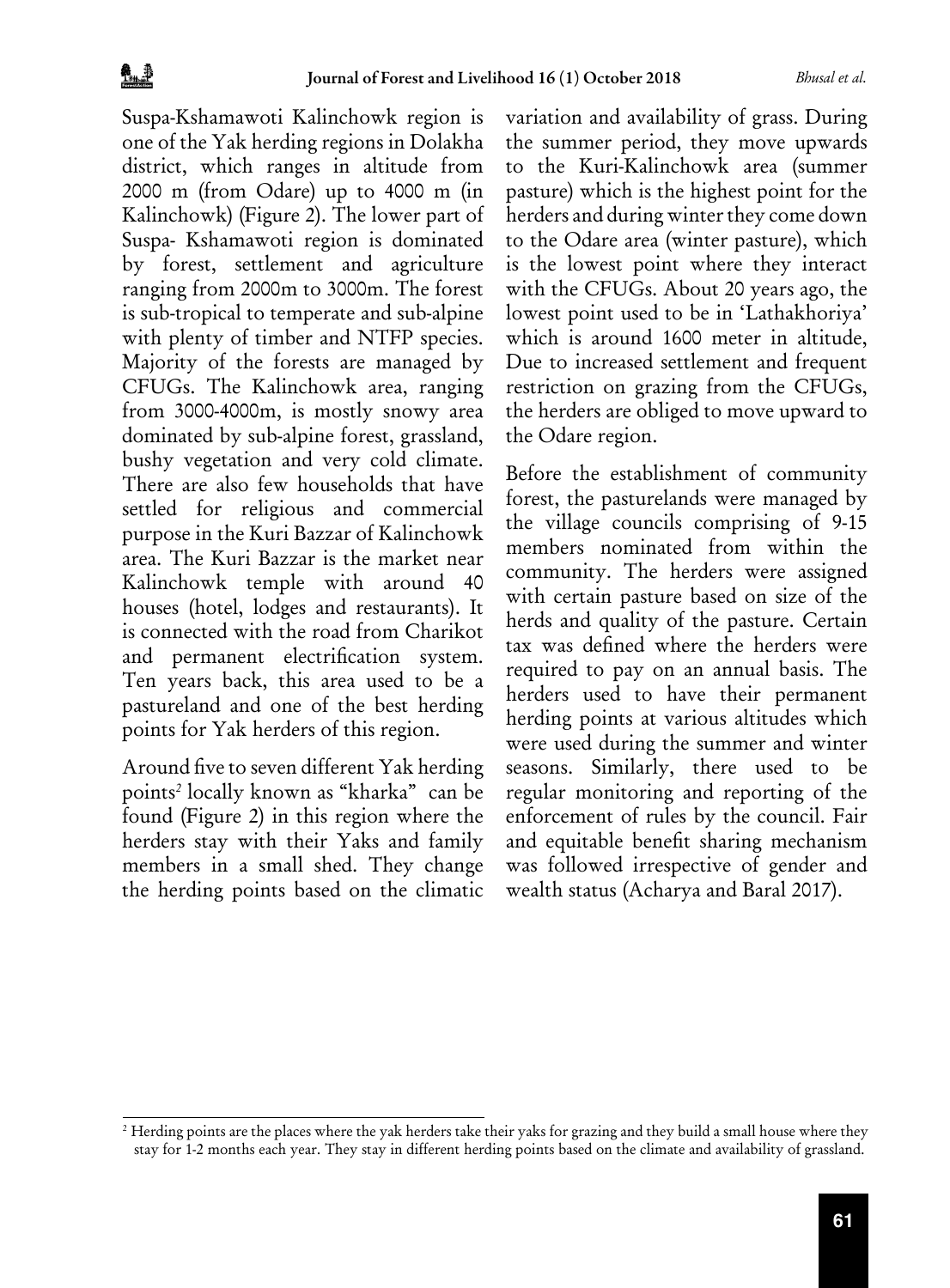

**Suspa Kalinchowk Region** 

Figure 2: Herding points at Suspa-Kalinchowk Region

## **KEY ISSUES AROUND HERDING IN SUSPA-KALINCHOWK REGION**

The transhumance herding practices is declining in Suspa Kshamawati Kalinchowk region. There are three major explanations around the decreasing herding practices as presented in the section above. First, both the quality and quantity of pastureland have declined over the past few decades. Second, the hardship, changing social values and emerging market trends and awareness of high altitude people about education and increasing option for employment outside the area contributed to leaving the occupation. Finally, the increasing conflict of herders with community forests in terms of their access to the pasturelands since some of these lands are managed as community forests is another reason.

#### **Declining Availability and Access to Quality Pasture Land**

Thirty years ago, Suspa-Kalinchowk region was one of the popular herding sites in Dolakha district with ample pastureland, fodder and grasses. Yak herding was the dominant occupation in this region particularly among the Sherpas. Their major livelihood income depended on the sale of Yak milk and *ghee* in Charikot Bazzar, the main market center and district headquarter. Now, herders have experienced noticeable decline in the quality and quantity of grass in the forests and grasslands. They used to spend more than three months in one herding point but now it's difficult to graze Yaks even for a period of two months. The pasture areas have been shrinking and converted to small market like the Kuri Bazzar. Almost 80 per cent of the pasture land has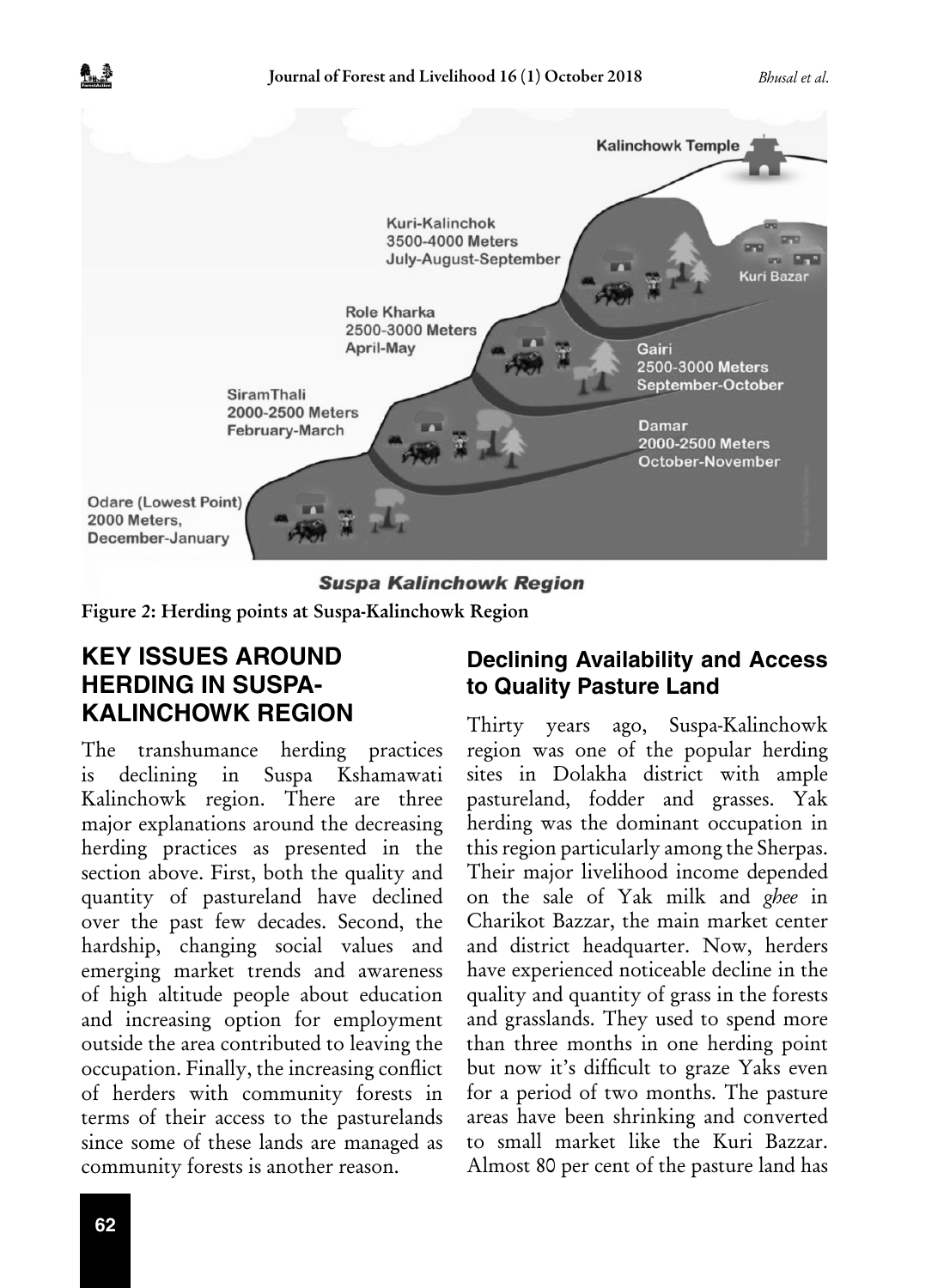been occupied by markets and buildings. Grass and fodder which were easily available before are hard to find now. Similarly, areas where herding was carried out freely now have controlled access due to establishment of community forests.

Changing climatic condition, poor management of pasture land, and shrinking and encroachment of pasture for markets and other infrastructure development has contributed to declining quality of pasture land. Similarly, change in the rainfall timing, unpredictable snowfall and decrease in the amount of snowfall has contributed to decline in grass. There is no attention of the government on high altitude pasture management, where most of the areas are left barren and some of them have been encroached for infrastructure development. Most of the herders agree that the highland pastures and forests have almost no management attention. Likewise, unregulated and haphazard grazing and almost non-existent forest management ignoring sustainable forest management framework, rent seeking motive and harvesting good trees without giving due attention to the management of forests in a complex ecology without recognising the century-old indigenous system has led to declining productivity. Also, timber-centric forest management has overlooked the management of grasses and fodder in the high altitude areas. Subsequently, there is a significant decline in the number of herders in the last 20 years. More than 80 per cent of the herders have left this profession (Figure 3).



Figure 3: Status of Yak herders in Suspa-Kalinchowk Region

Doma Sherpa, one of the herders in the region shared;

*…it is very difficult for us to predict the snowfall and rainfall these days. This year, there was a very strong storm and rain in December. I have not experienced such strong storm before and it destroyed our shed*. *There was also landslide because of heavy and erratic rainfall*. *The amount of rain and snow fall is decreasing and has direct impact on regeneration of grasses and its availability. Now we have to move to other areas for Yak grazing in search of grass. There is also a change in the availability of different species of fodder and grasses… now the Khasru, Silungo, Liso species are very difficult to find in the forest.* 

#### **Hardship and Changing Social Values**

The lifestyle of herders in Suspa has been changing with the evolving socioeconomic context. Most of the herders have left the herding profession and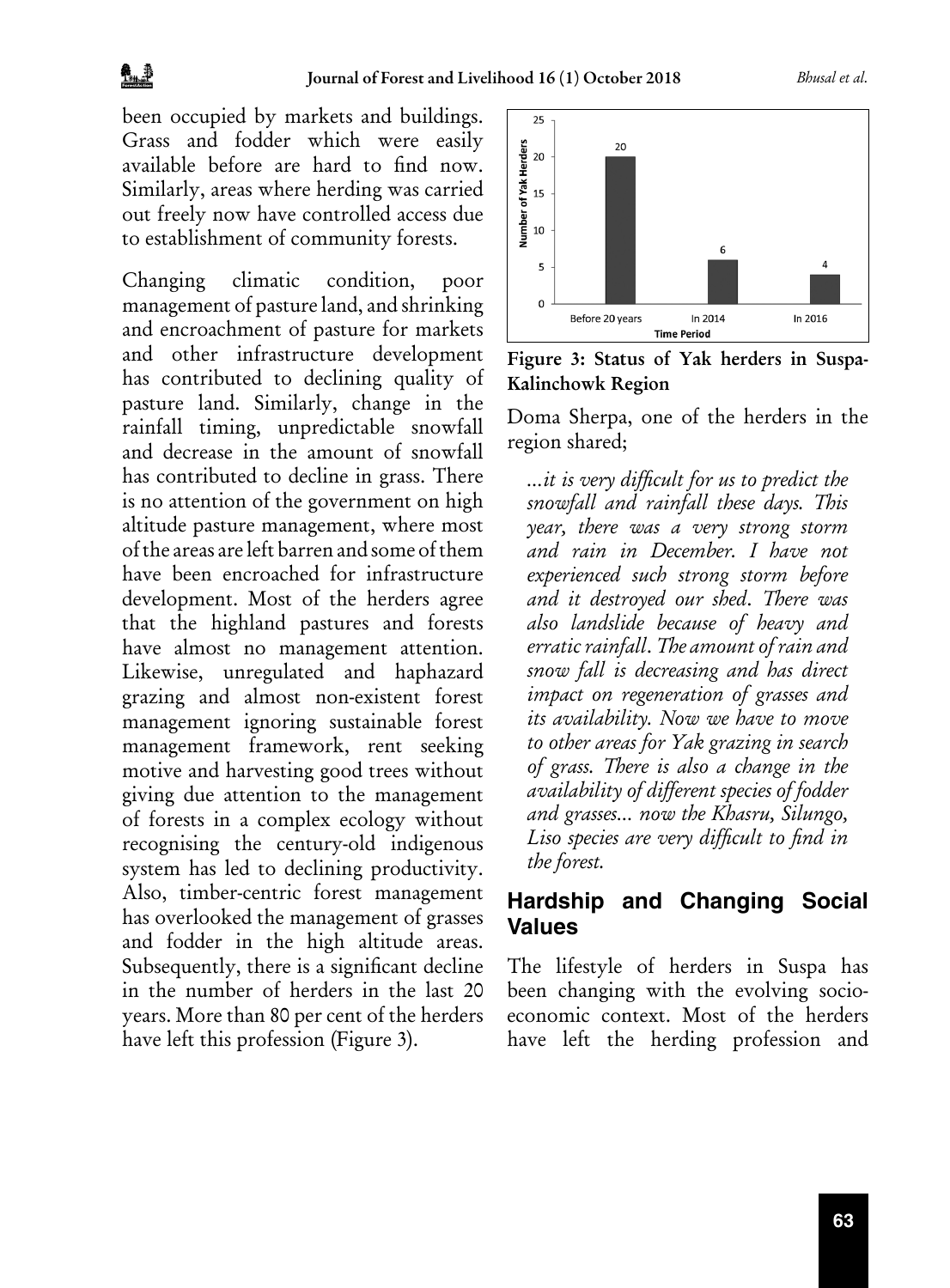moved to nearby towns and cities for jobs, business or to send their children abroad for jobs. Particularly, the Sherpa's who were once the main herders in the region are not much interested to continue this profession. The old generations of herders who used to endure their whole life in herding are not able to continue it and young generations of people are unwilling to continue herding as a profession. Due to the changing socio-economic context like decreasing social acceptance of this occupation, influence of the market, weak interest of their children to continue the profession and alternative opportunities outside herding, they have gradually accepted that herding is not an attractive occupation.

The young generations of people have no interest in living in the wild as they have to face natural calamities including storm, heavy rainfall, hailstones, in addition to attack by wildlife. They also have to be away from colourful social life that has been adopted by the city dwellers in recent years. Similarly the herders also want their children to stay in the city area (Charikot, Kathmandu) for education, and to have a decent job. Many of them go abroad for education and wage labor. Similarly, the changing climate has increased adversities for the herders. Unpredictable rain and heavy snowfall, strong storms, and hailstones have made their lives difficult. Ngwa Sherpa, a herder in Dolakha shared;

*There is a declining interest of the young people in this profession with increasing attraction to go abroad for jobs. Similarly, the changing lifestyle of young people does not match with the herding profession which is very labour intensive and they call it a "dirty profession".* 

#### **Conflict between Herders and Community Forest User Group**

The conflict between the herders and the CFUG is another key issue that has posed challenge to herding in the Suspa region. Primarily, weak tenure recognition between the customary practices of herding and the formal process of CF has triggered conflict as the former needs to compete with the latter for grazing in and around community forests during the winter seasons. The herders have lost their customary rights in terms of their access to forests and pasturelands due to the establishment of new institutions like the CFUGs thereby giving rise to conflict related to resource use. The provisions in the CFUG operational plans impose restrictions on grazing within the community forest area. However, herders have to come down to the forests to graze their Yaks during winter for around two to three months where they have to interact with the CFUGs. Similarly, they have to construct sheds within the forest area and use fuel wood for heating and cooking. Often they are warned by the CFUG leaders not to build sheds and graze Yaks freely.

On the other hand, the community forest users who are practicing sedentary agriculture put pressure to their leaders not to allow open grazing to herding. Usually, users claim that the herders are earning significantly higher income from herding using the common resources and that they use the resources haphazardly. Similarly, compared to the CFUG members who usually have few livestock, one herder owns more than 20 Yaks, which is significant in terms of number. This has created pressure over the CFUGs to restrict open grazing.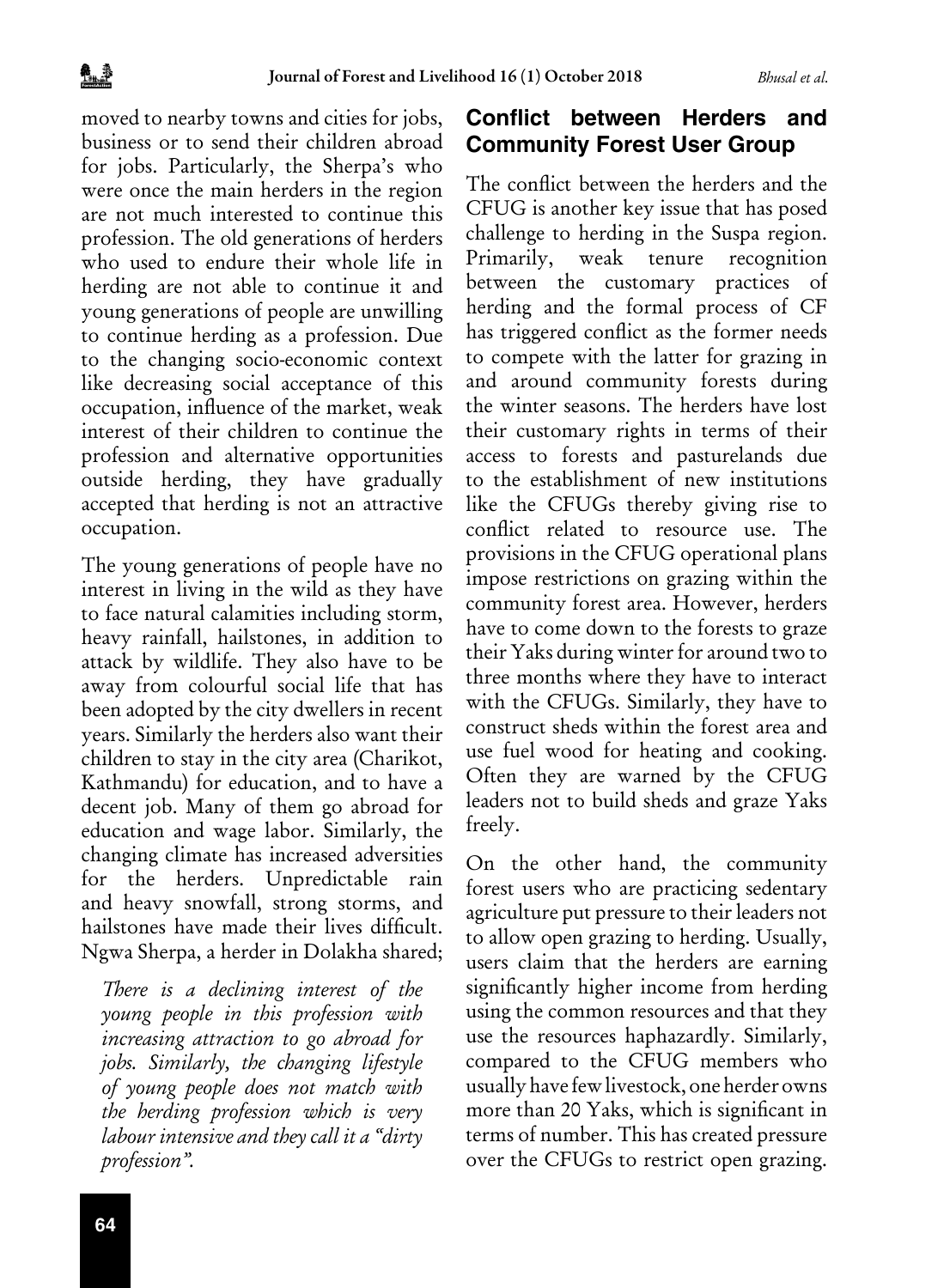Kul Bahadur Thami, a farmer and a user of Suspa CFUG lamented;

*We, the users, have few livestock; 2, 3 cows and buffaloes per household. However one yak herder has more than 20 yaks. If herders are let open for grazing, we will also increase the number of our livestock and graze openly !* 

On the other hand, climate change induced vegetation change has aggravated conflict between community forest and the herders' group. The grass species preferred by the Yaks/Chauris like Khasru, Silungo, Liso, have significantly decreased and some have already disappeared in the region. As a result, Yaks now take longer period and cover wider area for grazing. Similarly, herders are feeding fodder through lopping trees. Thus, because of these activities, community forest users feel a greater threat towards the sustainability of forests, thus aggravating conflict. Ultimately, herders are the ones to lose, as herding has been an easy way to utilise natural resources of high altitude region in the form of extended pasture land. The increasing contestations and other issues has created problem for herding to function smoothly.

#### A HERDER'S STORY

"The lifestyle of people has changed. The young generation has low interest towards this profession. They are moving to cities for higher education and abroad for jobs. Similarly the CFUGs' policies to ban grazing have discouraged the herders and they are declining. There used to be 20 herds in one CFUG 15 years back but now, we hardly have 4 herds. There is a lot of misunderstanding between CFUGs and yak herders. CFUGs always tell us that yaks graze heavily and destroy the grasslands. They even blame us for haphazard cutting of trees for fuel wood and illegal collection and sale of (NTFP) but they don't blame other users (livestock herders) who are also forest dependent. Yaks feed only on the available grasses and can sustain for days with what they have. Due to the lack of awareness and shortage of grasses, some herders nowadays completely harvest fodder trees." These are the grudges that Ngwa Sherpa, a Yak herder in Dolakha district expressed during an interaction. It has always been difficult for Ngwa and other Yak herders to maintain this occupation. Where once considered as an easy and interesting work is now no more attractive and is an area of contestation with other CFUGs.

Similarly, he shared, "The CFUGs always decide by themselves, herders' voices are not heard in the general assembly and in the decision making process. We are not even informed about the meeting. Currently, we are paying heavy taxes yearly and still we are not allowed to graze." The present Chairperson of the CF is a Sherpa, so this has relatively made it easier for the herders to graze their Yaks in the CF. However, it is assumed that there might be problem after his replacement.

The conflict has existed for the past 30-40 years. However, in the present context, the number of Yaks is declining. The forest regeneration is slow and CFUGs are restricting grazing. Similarly, grazing land is decreasing and sudden changes in climate in the region have added to difficulty in herding these days. With sombreness in his face, Ngwa expressed, "If the same trend continues, Yak herding occupation will be extinct in the near future. The existing problem will be solved only if the conflicting parties i.e. Yak herders, the CFUGs, and related stakeholders carry out dialogue and come up with a win-win situation".

**65**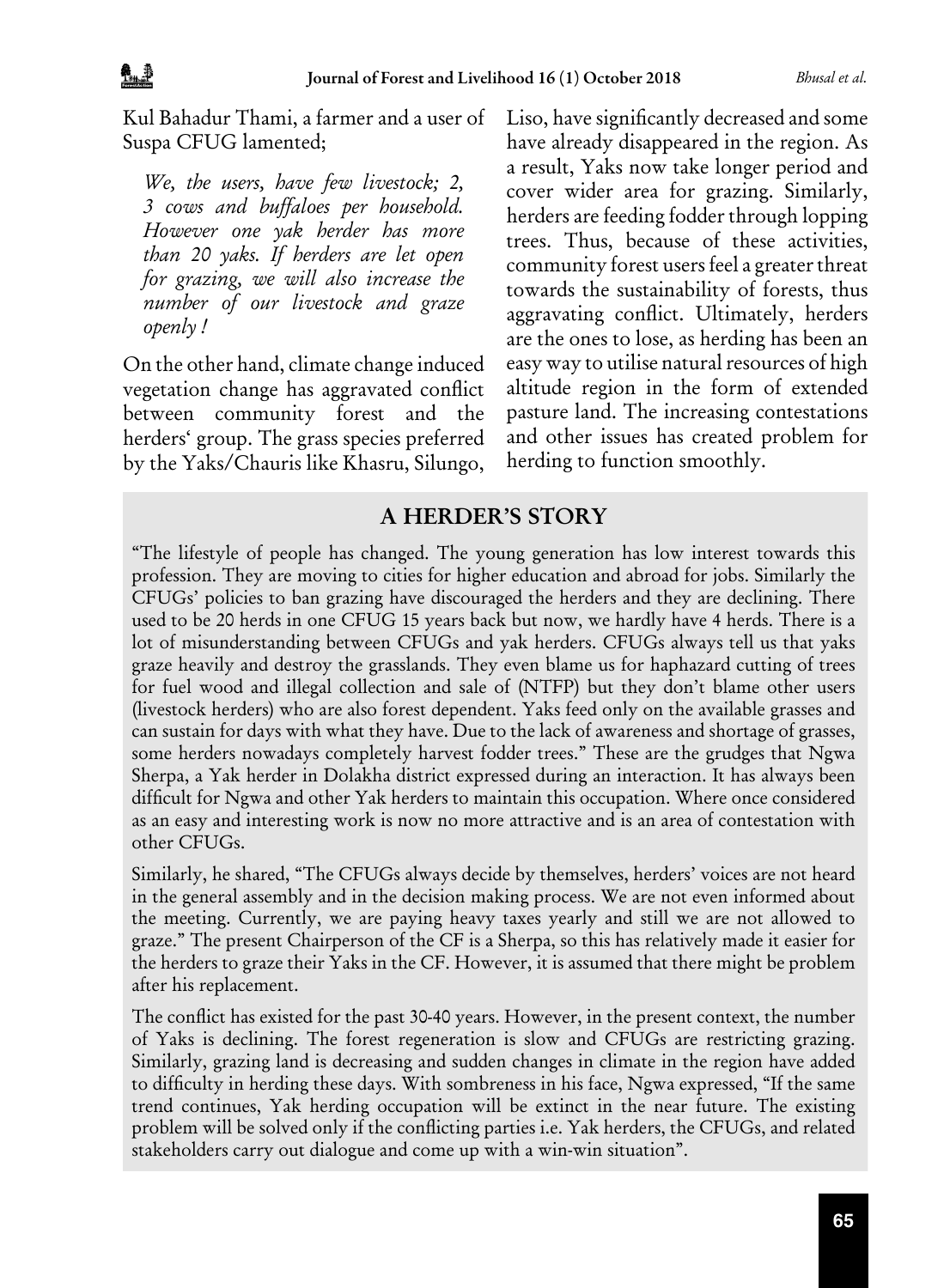## **DISCUSSION**

High altitude pastoralism is a unique model of livelihoods system that is characterised by seasonal movement of herders with their cattle and make their living through income from cattle-based products complemented by collection and trade of NTFPs. While the herding has been a relatively secured livelihoods strategy of many people living in the high mountains until recently, the profession has been met with unprecedented challenges and is at the verge of collapse unless government and other relevant actors offer appropriate policy and programmatic support. It is well documented that the livelihoods of the transhumance pastoralists have been threatened and several socio-cultural, economic and ecological consequences have also been experienced (Banjade and Paudel 2008; Acharya and Baral 2017).

The problem is primarily rooted in the ignorance of the state as evidenced by the lack of recognition by regulatory frameworks of the historically held indigenous knowledge and long practiced resource conservation, use and management. Furthermore, the provisions in Forest Act and Regulations particularly related to CF, have arguably limited the access of pastoralists to the resources, and thereby, inducing conflict among stakeholders. Though the actual implication on the ground is yet to be seen, the case study area now lies within the newly declared Gaurishankar Conservation Area. This means that the herders have to follow the conservation area rules which are normally stricter in terms of resource access and management (Acharya and Baral 2017).

In addition to the regulatory constraints, skewed number and size of the herds, which is also argued to be at the risk of extinction, is largely attributed to the considerable changes in ecological, socioeconomic and climatic conditions. Forest degradation and loss of biodiversity is in an increasing trend in the high altitude areas. The site specific studies (Hinrichsen *et al.* 1983; Jackson *et al.* 1998; Gerrard *et al.* 2016) have reported excessive deforestation and forest degradation. Similarly, the shrinking of grazing land for mobile pastoralists, newly emerging market trends, increased awareness of high altitude people about education and increasing options for employment outside the area have posed threats to this traditional occupation (Banjade and Paudel 2008). The infrastructure development in high altitude areas has induced fragmentation of forests and habitat. Construction of roads, hydropower, temples, and market among others, has not adequately considered the ecological fragility and its significance in high altitude area.

Similarly, temperature trends suggest that warming is more pronounced in the northern high altitude areas than in the lower elevations of Nepal (GoN 2010). The climate change effects on herding practice, especially on availability and quality of pasture, seasonal movement of yaks, grazing behavior, feeding system and overall herding pattern were visible in the case of Suspa. These changes have increasingly posed challenges to the herders and many have given up their occupation. The study by Dhakal *et al.* (2005) in three mid-hill districts (Dolakha, Kavre and Nuwakot) and by Pandey and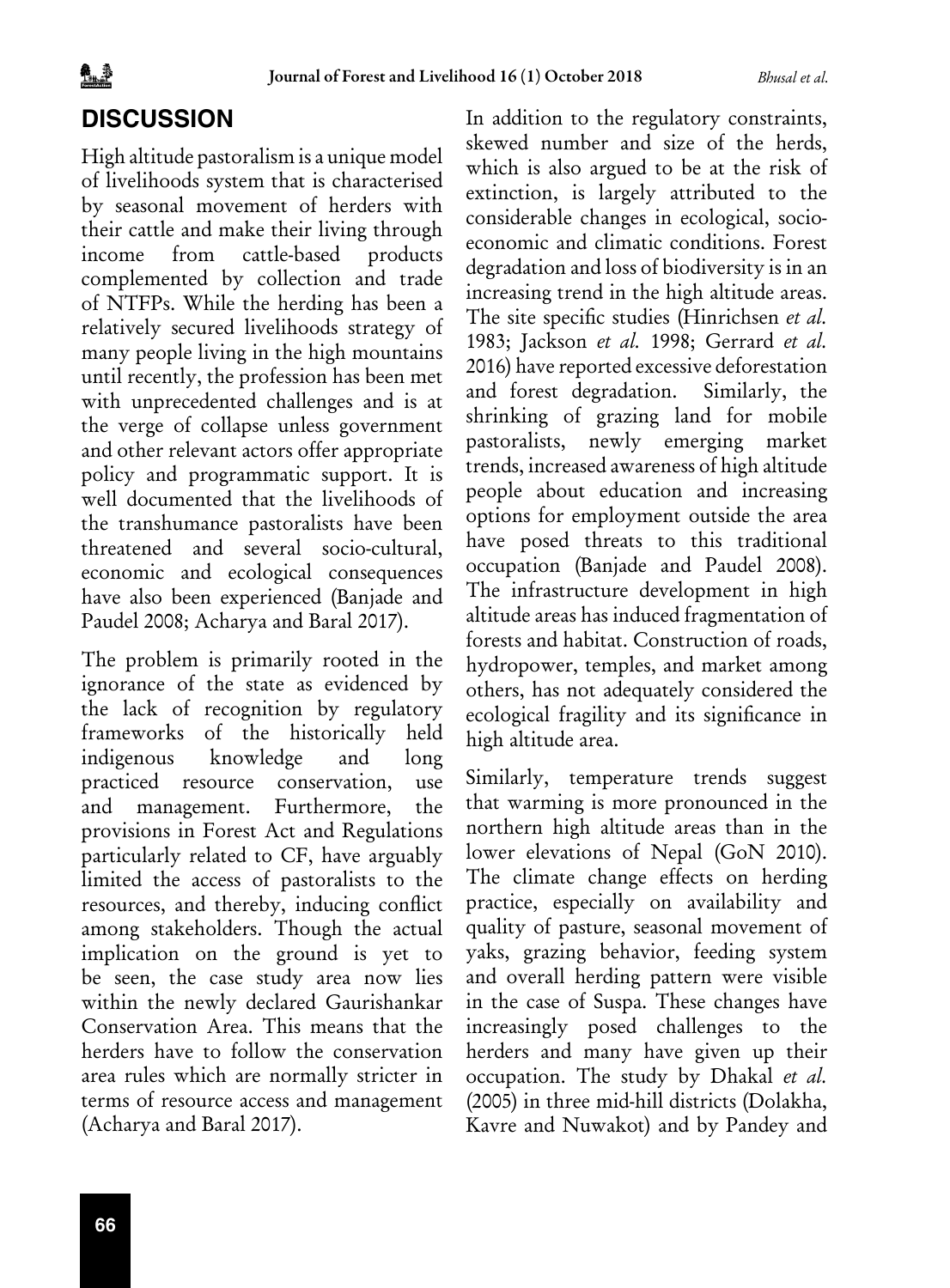Chhetri (2005) in Upper Mustang found that the grass availability in the pasture has been decreasing in recent years. Similarly, Herders are facing problem of shrinking grazing land, encroachment of grazing land by newly bourgeoning towns and other infrastructures. This shows that the rangeland is degrading day by day and little attention has been paid on its condition and sustainable management. There is sharp loss of native species in the pasture, and no plantation, or any propagation intervention can be seen. Consequently, there is a gradual degradation in vegetation (Parajuli *et al.* 2013). At the same time, deforestation, forest fires, soil erosion and landslide are becoming common. Dong (2011) reported that the herders may be disproportionately more vulnerable due to climate change and the situation could be even more severe when the flexibility of herders is restricted (Fu *et al.* 2012).

Conflict between the mobile herders and CF institutions surfaced largely because the latter started imposing restrictions to the traditional herders on use of forest territories for pasture and other uses. The conflict has surfaced partly due to the misunderstanding between the herders and CFUGs. The CFUG leaders believe that herders make relatively higher income by utilising the community forest resources while overlooking the negative impacts of grazing on the forest. In contrast, herders claim that the CFUGs have unfairly imposed restrictions over their access to grazing land. Similarly as herders have to migrate seasonally from one place to other, they cannot participate in regular CFUGs' decision making process and consequently, are less aware of rules on governing the forest resources, including grazing. Even if herders participate in the

village assemblies, their voices are ignored or are not addressed adequately. Thus, the existing nature of conflict between the mobile herders and sedentary peasants is also manifested from the perception that practice of the herders in grazing, making temporary structures, using fuelwood, and extracting NTFPs is 'unsustainable' as they 'over exploit' the resources. The perception also is advanced around the disproportionate benefits that would be syphoned by the few herders from the forest that have equal rights with other members.

As conflict accounts as one of the most important factors for sustaining and thriving transhumance pastoralism in the study area and other parts of Nepal, resolving and transforming conflict merits more attention. Adaptive learning approaches of conflict resolution applied in community forestry settings could be worth pursuing in these contexts as well. For that, as discussed in the above section, an adaptive learning based on bringing all parties together and facilitating deliberative processes including developing mechanism for two-way communication and information flow between the herders and CF members appeared to have been helpful in exploring negotiated solutions that reduced such conflicts. The Suspa case of facilitating action learning approach for conflict resolution was successful although the intervention was very brief from the external facilitators.

Changing socio-economic dynamics that often devalues herding and drives youths away from herding emerged as another important factor shaping the future of herding in the region. As the youths are increasingly connected to the outside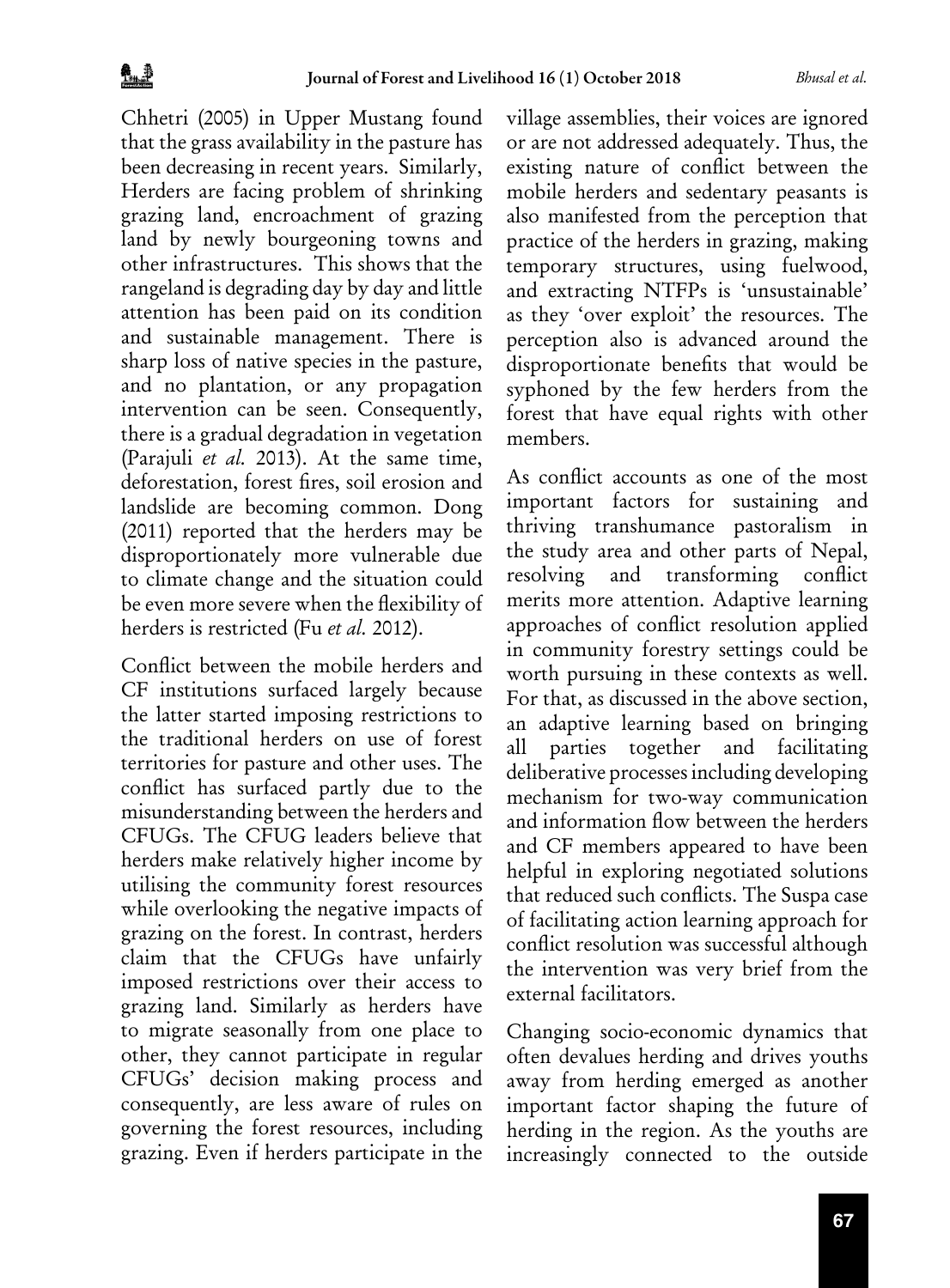world, many of them have begun to see their future away from the mountain. Parents have seen value in enrolling their children in modern schools, preferably private ones. The young graduates are interested to do jobs in cities or even abroad. As observed by Pandey and Chhetri (2005) in the Upper Mustang, the herder numbers has been decreasing and they are moving to nearby cities. They found that there were more than 30 nomad families in the Upper Mustang some 25-30 years back, while at the present, there are only nine of such families. The availability of alternative occupation besides herding and exposure of people to outside world has undermined herding in the mountain. Similarly, there is poor social recognition and prestige of the profession. On the other hand, the herders don't want their children to endure their whole life in herding and stay away from the developing world. They don't see a lucrative career of their children in herding.

## **CONCLUSIONS AND POLICY IMPLICATIONS**

The above exploration reflects that the high altitude herding has both socioeconomic and ecological significance. There are diverse challenges around high altitude herding including growing conflicts between the herders and CFUGs, the socio-economic changes, climate change impacts and government policy failure. Consequently, in a substantial decrease in the number of herders has been observed in the recent years, and it demands different sets of strategies in a coherent framework of intervention.

The pastoralist-CF members' conflict, the hardship of herding and changing social values against it, degrading pasture quality, effects of changing climate and unclear policy and regulatory frameworks were identified as the key factors contributing to the mounting challenges to mountain pastoralism. These factors collectively, have contributed to high costs of production, reduced farm productivity, and demotivating herders. The paper also brought the case of Kalinchowk region with the details of everyday issues and concerns that need urgent action.

The findings entails that there needs a major rethinking in the current policy and institutional form of CF as it favours the sedentary community. Accordingly, the legal and regulatory provisions on users' identification, CFUG structure, its operational plans and institutional processes should be revised to accommodate the herders and their resource use patterns. Similarly, institutionalisation of herders' issues through collective measures could help develop the herding size and maintains grazing cycle as per the resource availability and carrying capacity of pasture. For this the District Forest Office (DFO) and other concerned institutions could facilitate the process. Most importantly there is information/ knowledge gap in the DFO staff regarding the way these customary practices function. The government programs and policy interventions for development and management of high altitude herding seem inadequate.

Most of the policies and programmes have largely failed to recognise and address the unique socio-cultural, economic and ecological features of high mountain region. The unclear arrangement of rights and lack of recognition of customary use rights of the herders in current form of forest management modalities appears to be one of the key problems. Similarly,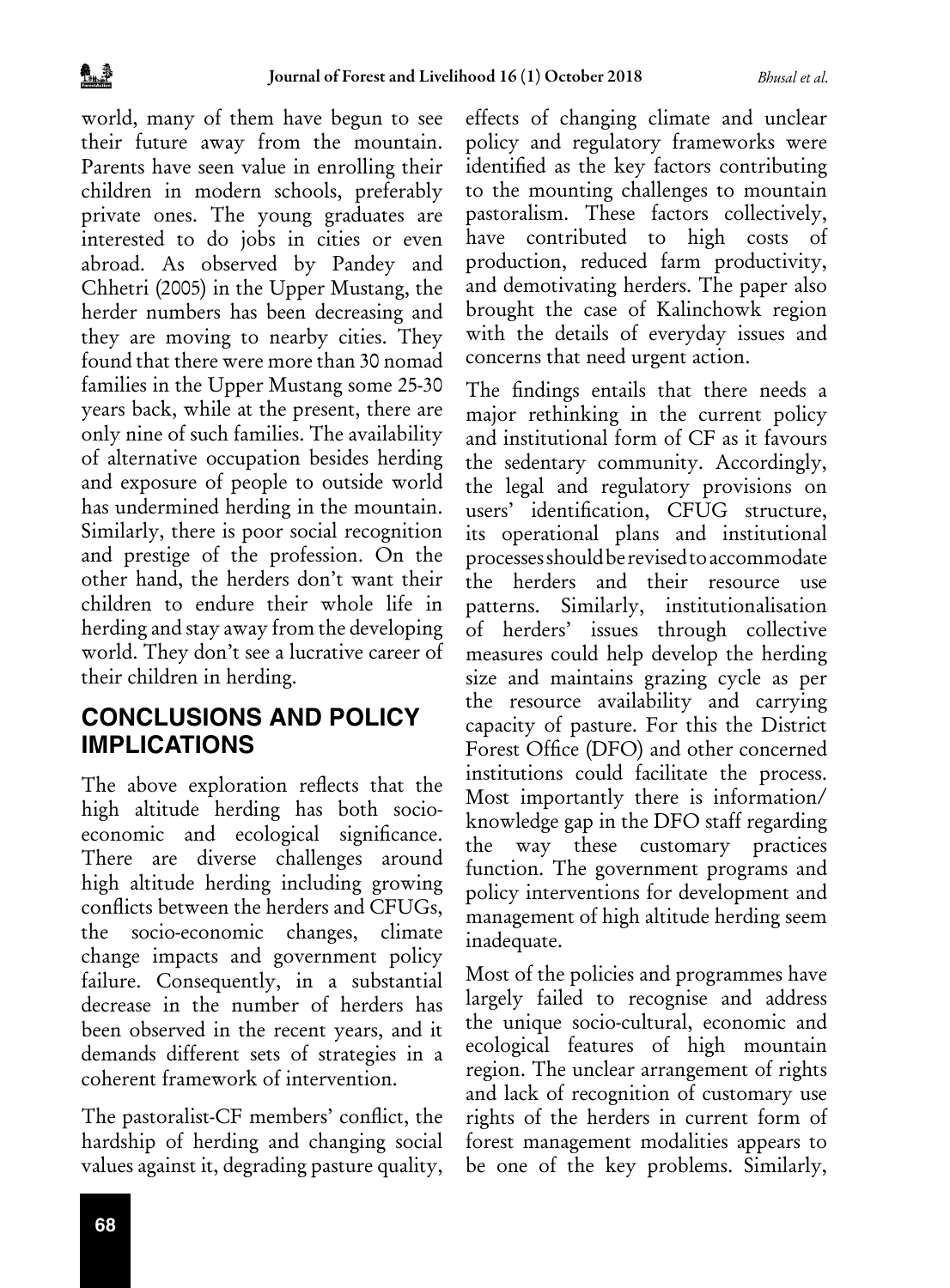the understanding of ecological changes among the stakeholders is also poor. For instance, the understanding of the grazing cycle, grazing pattern, the need and use of forest resources for herder's, new tools and techniques for pasture land management among the CFUGs is inadequate and needs to be developed and experimented. Thus the high altitude herding has been facing multiple challenges which are largely produced by poor governance and weak and unclear policy arrangement. Moreover, climate change effect has aggravated the challenges ultimately resulting to declining interest and number of herders.

It is clear that the climate change has caused multiple effects on herding system. Sensitisation and facilitation on climate change adaptation measures and coping strategies to the herders should be a priority action. To encourage and attract youths towards this profession, specific incentive considering socio-economic drivers should be developed. In order to resolve the enduring conflict between the herders and sedentary peasants, deliberation that embraces social learning approaches among various actors could be an appropriate strategy. While, mitigating herders-CF conflicts does not provide a sole answer to mountain pastoralism, it would substantially ease their everyday life and may encourage them to retain on this culturally embedded practice. This is the key to sustain local economy in the region. Equally important is the knowledge gap on high altitude pastoralism. Interdisciplinary studies, socio-economic dynamics, climate change, vegetation changes, policy impacts and future prospects of pastoralism can help design and implement more effective policies and programmes that help develop a more resilient mountain economy in which pastoralism become a good part.

## **ACKNOWLEDGEMENTS**

This paper is based on research conducted under the Community-based Adaptive Learning in management of Conflicts and Natural Resources in Bangladesh and Nepal (CALCNR) project. The project was supported by the Netherlands Organisation for Scientific Research (NWO) grant no. W 07.68.2012.424 with funding from the United Kingdom Department for International Development (DFID). We are grateful to our colleagues and the leaders and members of all of the participating CFUGs, FECOFUN and anonymous reviewers.

## **REFERENCES**

- Acharya, D. 2003. Natural Resource Management in High Altitude Areas in Nepal: A Review and Synthesis of Information. Livelihoods and Forestry Programme (LFP), Kathmandu, Nepal.
- Acharya, D. and Baral, N.R. 2017. Neglected High Altitude Rangelands of Nepal: Need for Reform. *Journal of Forest and Livelihoods*, 15(1): 103-119.
- Banjade, M.R. and Paudel, N.S. 2008. Mobile Pastoralism in Crisis: Challenges, Conflicts and Status of Pasture Tenure in Nepal Mountains. *Journal of Forest and Livelihoods*, 7(1): 49-57.
- Baral, N.R., Acharya, D.P., and Rana, C.J. 2012. Study on Drivers of Deforestation and Degradation of Forests in High Mountain Regions of Nepal. REDD-Forestry and Climate Change Cell, Ministry of Forests and Soil Conservation, Government of Nepal, Kathmandu, Nepal.
- Baral, N.R. 2001. Study of Exclusion and Equity in the High Altitude Region as an Implication of Community Forestry: Experiences from Sindhupalchok and Dolkha
- Baral, N.R. 2015. Documentation and Assessing Customary Practices of Managing Forest Resources at Local Level. REDD Implementation Centre, Ministry of Forests and Soil Conservation, Government of Nepal, Kathmandu, Nepal.